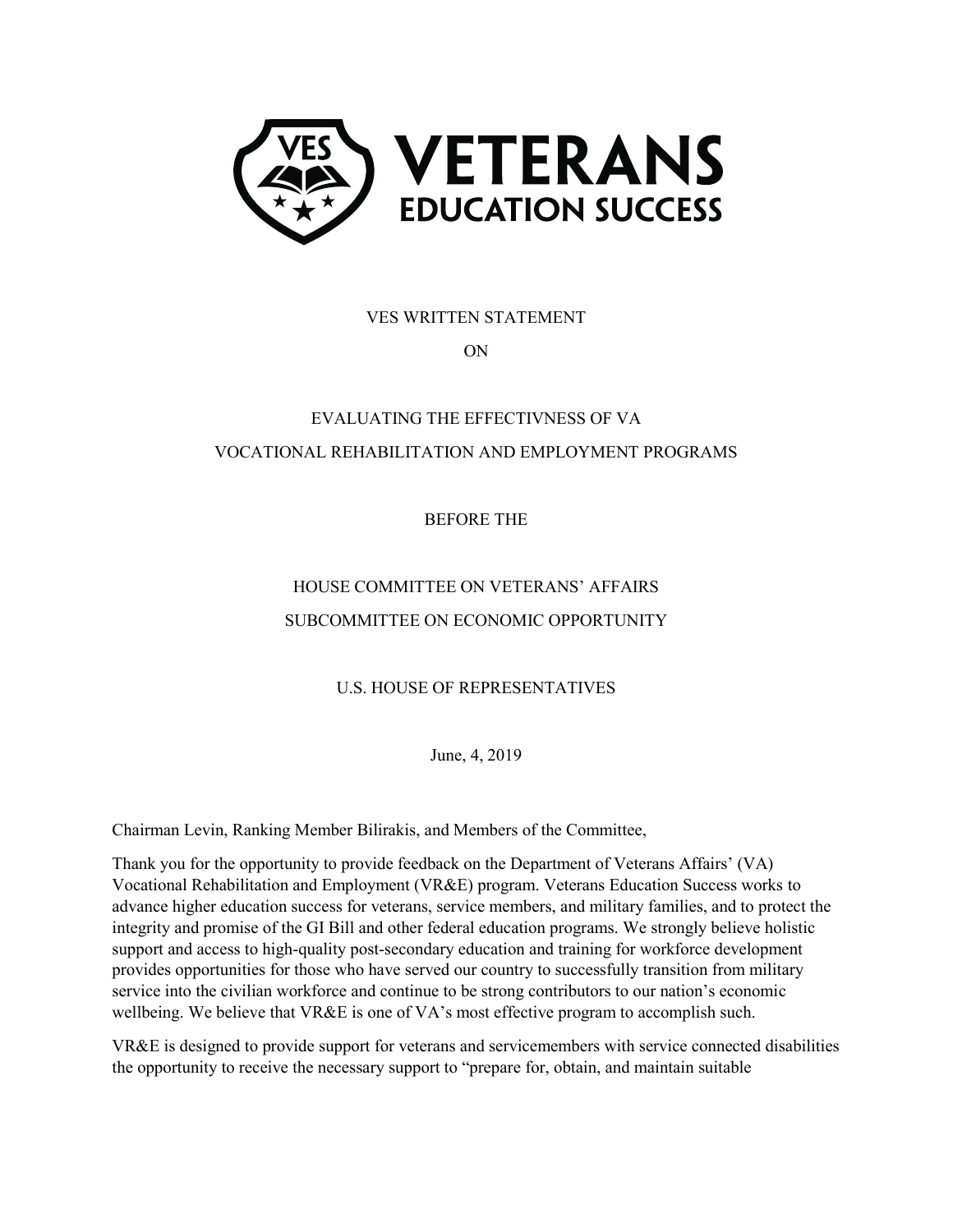employment."1The benefits provided by this program are significant; yet, despite its important role, it often flies under the radar by policymakers. It is appropriate and necessary for the Committee to continue to give VR&E the attention it deserves.

Over the last ten years as I have worked with military-affiliated students, and the institutions of higher learning that support them, I've heard consistent feedback about the program and veterans' concerns in three areas I would like to bring to the Committee's attention: (1) Technology, (2) Staffing, and (3) Inconsistency of counseling and direction provided by Vocational Rehabilitation Counselors.

These 3 areas of concern also arose during the May 2018 Congressional hearing about the program. Witnesses testimony included the insufficient client-to-counselor ratio, the proposed cut of approximately \$59 million dollars to the program for the FY 2019 VA Budget, and the lack of training and consistency for counselors.

Since that time, we want to acknowledge that VA has been proactive in addressing a number of these concerns, including increasing the amount of funding requested in the FY 2020 budget proposal. Most of that requested increase is aimed at hiring 70 more counselors to meet the statutory mandate of no more than 125 clients per counselor and for the continued roll out of a modernized case management system that automates invoice payment processing in the early part of FY 2020. They have also employed a telecounseling pilot program and other technology to create ease of access.2VES supports VA's requested funding for FY 2020 and urges Congress to approve it.

While we are hopeful for what appears to be a positive path forward for the program, we believe there are still areas that deserve attention and need to be addressed.

### **The Need for a Modernized Case Management System**

The last time the case management system for VR&E was updated was over two decades ago, in 1997. Complaints from both students and school administrators have revolved around the challenges School Certifying Officials (SCOs) have faced with, what one school administrator referred to as, the black hole of certification. This is not surprising as it is still a paper-based file system.

Students have gone up to six months without receiving payments, causing undue financial hardship. When SCOs contact VA Regional Offices for updates, they are left with little information and much frustration as they work to find ways to provide answers and support for their student veterans struggling to stay in school.

In 2015, the VR&E office was authorized to work with the VA Office of Information & Technology (VA OI&T) to modernize their case management system. In spring of 2018, after approximately \$12 million

<https://www.benefits.va.gov/VOCREHAB/docs/2017LongStdy.pdf>

l

<sup>1</sup> U.S. Department of Veterans Affairs. Vocational Rehabilitation and Employment (VR&E) Longitudinal Study (PL 110-389 Sec. 334): Annual Report 2018 for FY 2017.

<sup>2</sup> U.S. Department of Veterans Affairs. FY 2020 President's Budget Request. March 11, 2019. [https://www.va.gov/budget/docs/summary/fy2020VAbudgetvolumeIIIbenefitsBurialProgramsAndDeptmentalAdm](https://www.va.gov/budget/docs/summary/fy2020VAbudgetvolumeIIIbenefitsBurialProgramsAndDeptmentalAdministration.pdf) [inistration.pdf](https://www.va.gov/budget/docs/summary/fy2020VAbudgetvolumeIIIbenefitsBurialProgramsAndDeptmentalAdministration.pdf)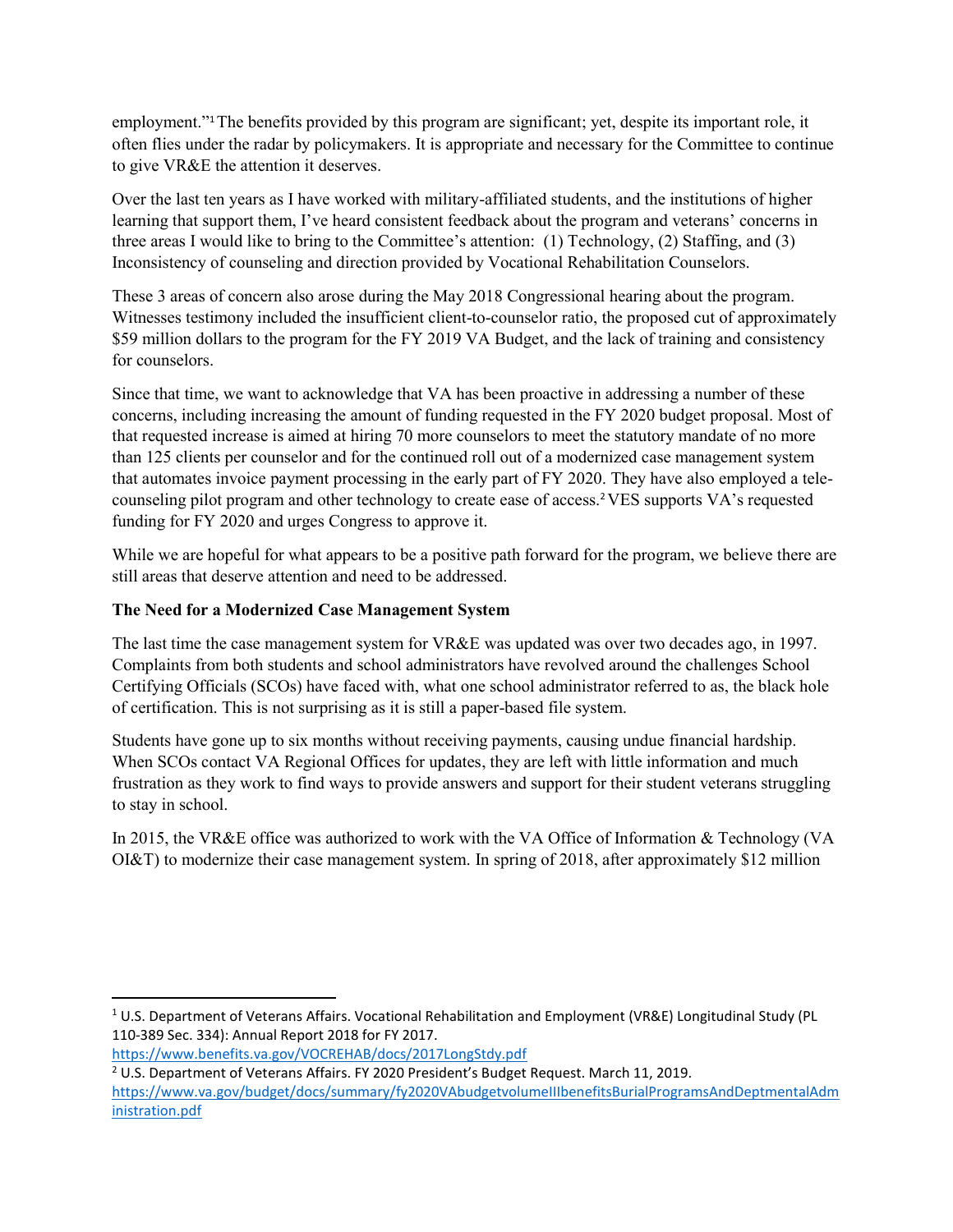was spent on trying to update the system, the program was scrapped.<sup>3</sup> Since then, VA has been working to effectively update the system and, according to VA officials, plans to roll it out this fall.

Given the recent challenges VA OI&T has experienced with its last attempt to modernize this system and the rollout of sections 107 and 501 of the Harry W. Colmery Act, we urge careful Congressional oversight. We remain cautiously optimistic about previewing this system in the coming months.

#### **Insufficient and Inadequate Veteran Resource Counselors**

 $\overline{\phantom{a}}$ 

Veteran Resource Counselors are crucial to the success or failure of the program, yet many barriers currently exist to prohibit them from achieving the level of success they could. With the modernization of the case management system, we believe some of these barriers should, in theory, be removed since it will automate some of the administrative burden. That said, we still remain concerned about the following issues:

**Client-to-Counselor Ratio** – We applaud VBA's concerted effort to reduce the number of clients per counselor but question the current legislative mandate of 125 clients to one counselor. The program is setup to offer individualized plans specific to the needs and challenges of each client. This type of support is necessary to help the veteran successfully accomplish his or her goals, yet the time it takes to provide such support and follow-up can be labor intensive.<sup>4</sup> We believe it would be beneficial to further explore if the current client to counselor ratio is effective. We encourage the Committee to consider decreasing the Congressionally mandated ratio to something more along the lines of 85 clients for each counselor.

**Challenges with Conflicts of Interest** – We are also concerned about the recent news of James King, a VR&E Counselor who pleaded guilty in October 2018 to bribery, fraud and obstruction for demanding and receiving bribes from three for-profit schools in exchange for directing disabled veterans to those schools, in a kickback scheme.<sup>5</sup> In addition to lying about the types of training his clients were receiving, Mr. King threatened one veteran that his benefits would lapse if he did not attend one of the three schools Mr. King was conspiring with. Additionally, he forced a student to pursue training in a vocational program he was not physically able to perform due to his service-connected disability. This individual had communicated his desire to pursue training to become a baker, yet that path was not financially beneficial for Mr. King.

While this example is clearly egregious in nature, it highlights the importance of ensuring counselors are not in positions where there is a clear conflict of interest. We would encourage Congress to ensure stronger conflict of interest provisions and oversight.

**Concerns about the Power of Counselors and Inadequate Requirements of Quality – The story of** Mr. King also highlights the amount of power and influence counselors have in approving or disapproving a veteran's educational path. In the past three years, I have worked with at least three

<sup>&</sup>lt;sup>3</sup> House Committee on Veterans' Affairs Subcommittee on Economic Opportunity Hearing, "A Review of VA's Vocational Rehabilitation and Employment Program" <https://www.youtube.com/watch?v=sxQ8Wuktal4&feature=youtu.be>

<sup>4</sup> The American Council on Education. ACE;s 2015 Servicemember and Veteran Academic Advising Summit Report. 2015.<https://www.acenet.edu/news-room/Documents/2015-Veterans-Programs-Summit-Report.pdf>

<sup>5</sup> The U.S. Department of Justice. Department of Veterans Affairs Official Pleads Guilty to Bribery, Fraud, and Obstruction in \$2 Million Scheme Involving Program for Disabled Military Veterans. October 26, 2018. https://www.justice.gov/opa/pr/department-veterans-affairs-official-pleads-guilty-bribery-fraud-and-obstruction-2-million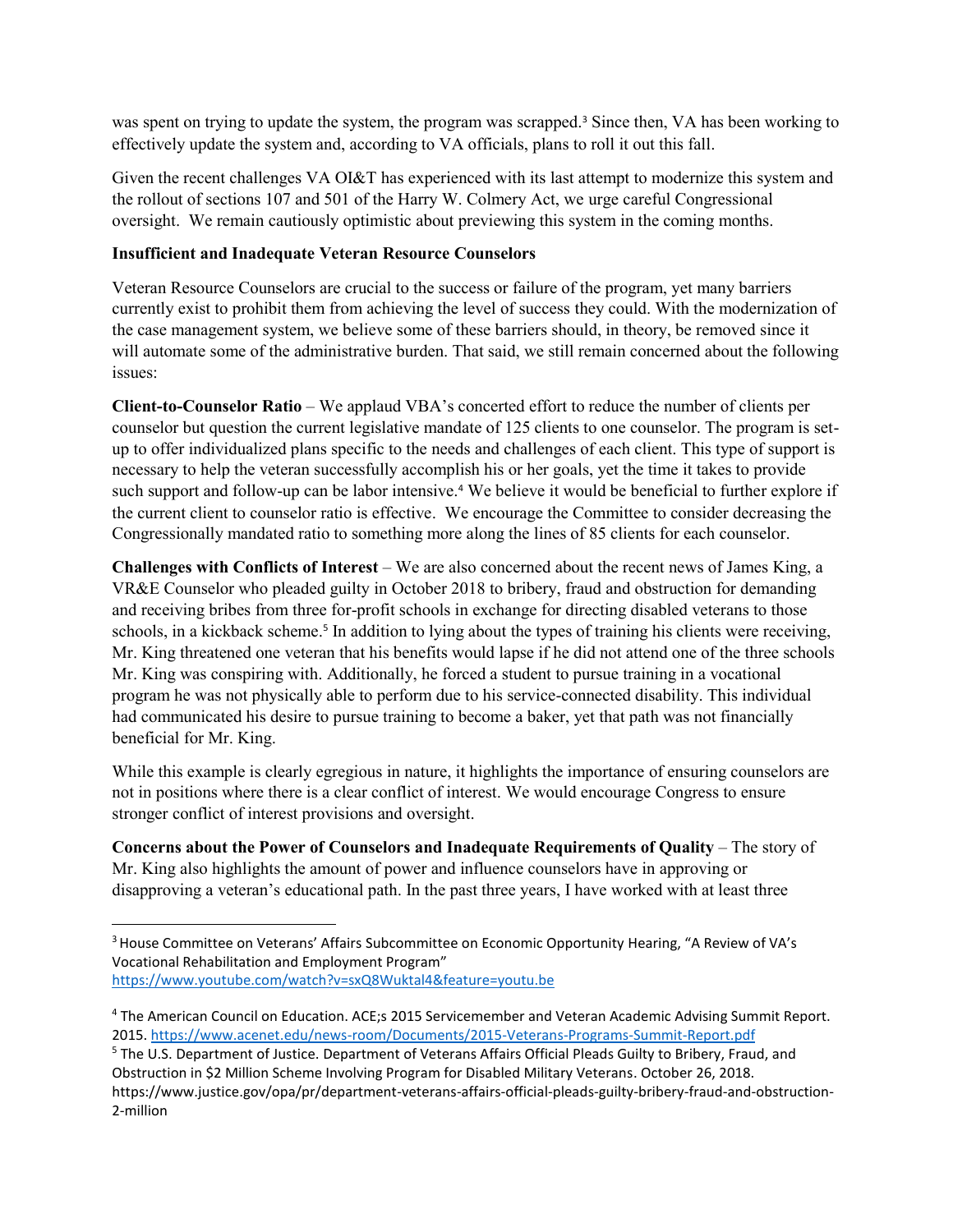students who were admitted into top tier universities. They were also accepted into low-quality schools that did not produce the same outcomes, but because that institution accepted one credit of PE from the student's Joint Services Transcript, the counselor forced the individual to choose the lower quality school because it would be more cost effective.

While the VR&E program is focused primarily on vocational training and is not an education benefit, the student was going to receive higher quality training that would lead to more opportunities within the career field they were pursuing. It took months of petitioning to get each of those students into the higher quality programs. These are not isolated cases. Many examples exist of disabled students steered away from Ivy League and top-notch colleges – which would significantly enhance their career trajectory – and instead towards low-quality schools that are much less respected on the job market.

Not all counselors will railroad students in this manner, but they all possess the power to do so if they choose. This highlights the need for ensuring consistency in guidelines and expectations for counselors, in particular requiring counselors to consider the quality and future earnings trajectory of a college, as there are wide differences among colleges. We would encourage the Committee to require quality considerations in VR&E college selections, using, for example, GI Bill Comparison Tool metrics. We also believe students should have a more prominent voice in the selection of the institution or program they choose to pursue.

Veterans have also complained about inconsistency in what they are allowed, or not allowed, to pursue related to education. One student might only be allowed to pursue a two-year degree while their peer is approved to pursue a doctorate degree. While this program is indeed a rehabilitation program to allow veterans the opportunity to get necessary training for their specified career path, veterans should have the opportunity to use their full 48 months to pursue training that will allow them to increase their ability to be a substantive contributor to the American economy.

**Proper Training and Consistent Expectations** – Additionally, counselors should continue to receive ongoing training. In his May 2018 testimony, former Director Jack Kammerer referred to a Competency Based Training System the Department was planning to roll out during the 2019 fiscal year.<sup>6</sup> The concept sounds promising, but we would encourage VA to ensure the trainings incorporate comprehensive information for all five tracks in the VR&E program and require annual training to stay abreast of current issues.

**Jack of All Trades, Master of None** – In a Government Accountability Office report, veterans cited challenges with their counselor's inability to help them translate their military service into federal civilian employment and frustration that a counselor did not adequately describe the physical challenges of the job given the veteran's physical disabilities.<sup>7</sup> Veterans using the VR&E program are supported by their Counselors to develop individualized plans following one of five tracks: Reemployment, Rapid access to employment, Self-employment, Employment through long-term services, and Independent Living. The

 $\overline{\phantom{a}}$ 

<sup>6</sup> Statement of Jack Kammerer, Director, Vocational Rehabilitation and Employment, Veterans Benefits Administration, Department of Veterans Affairs Before the House Committee on Veterans' Affairs Subcommittee on Economic Opportunity. May, 18, 2018. [https://docs.house.gov/meetings/VR/VR10/20180517/108251/HHRG-](https://docs.house.gov/meetings/VR/VR10/20180517/108251/HHRG-115-VR10-Wstate-KammererJ-20180517.pdf)[115-VR10-Wstate-KammererJ-20180517.pdf](https://docs.house.gov/meetings/VR/VR10/20180517/108251/HHRG-115-VR10-Wstate-KammererJ-20180517.pdf)

<sup>7</sup> U.S. Government Accountability Office. Report to Congressional Committees, "VA Vocational Rehabilitation and Employment: Further Performance and Workload Management improvements Are Needed." 2014. <https://www.gao.gov/assets/670/660160.pdf>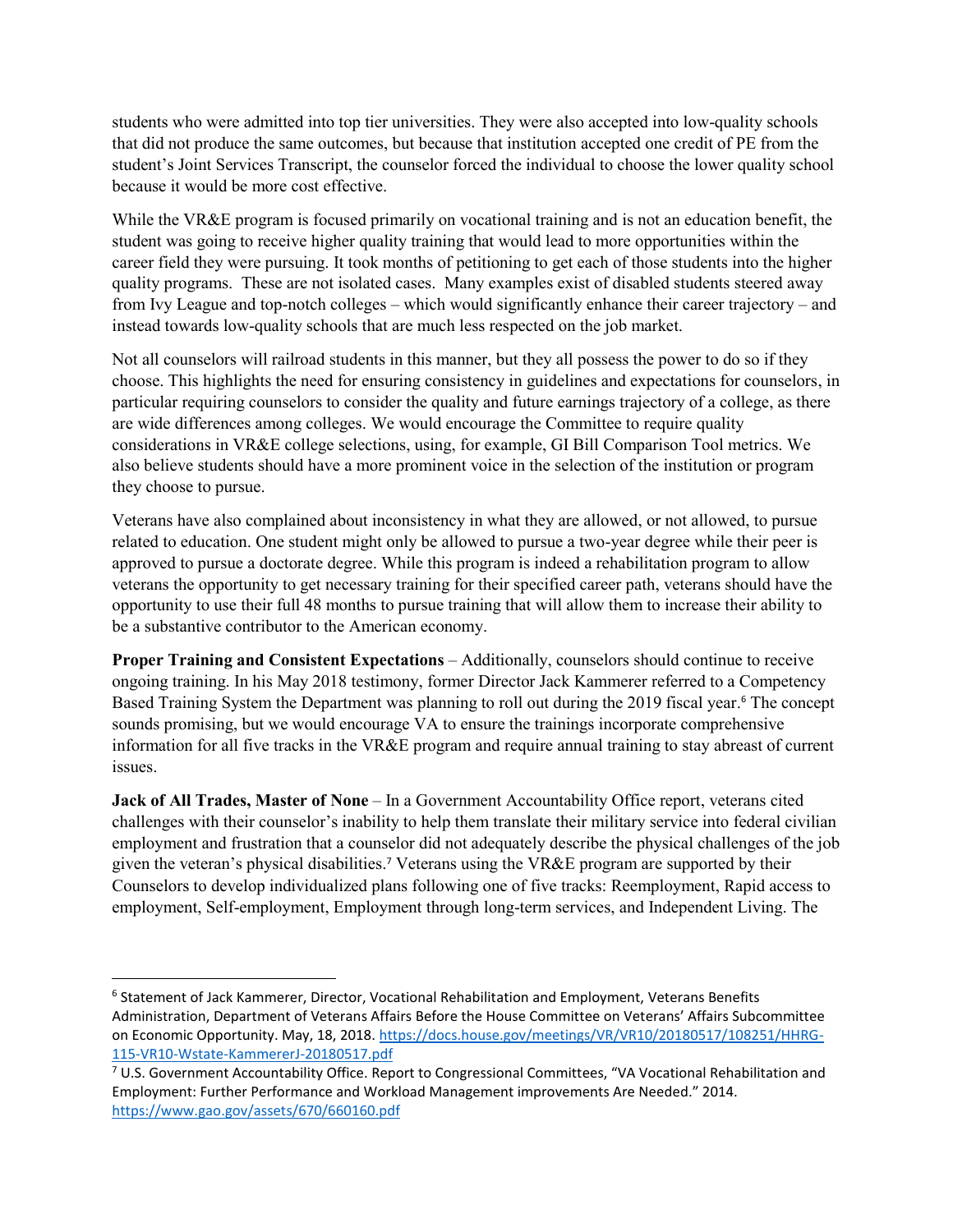counselor is expected to be a subject matter expert on each of these tracks. That is an impossible standard to meet.

By analogy, if a veteran visits a VA Health clinic for a specific health issue, they visit a specialist. An orthopedic surgeon is not going to be able to effectively help a patient who is having respiratory issues. Why not apply the same standard to veterans who need vocational rehabilitation?

In some of the regional VR&E offices, counselors are assigned subject matter experts for one area. In other offices, there is concern about maintaining continuity of counselors and the impact it can have on persistence and successful completion of a program.<sup>8</sup> While there is no clear-cut answer on how to address this issue since what works in some offices may not work in others, we agree with the GAO report recommendations on conducting field research to identify and publish promising practices for client support for each of the field offices. VA also agreed with this recommendation. We believe it would be helpful for this Committee to learn if this was completed and what the outcomes were. Subject matter expertise is worth the Committee's consideration.

#### **Additional Recommendations**

As Congressman Arrington mentioned in his opening statements for the May 2018 hearing, VR&E should be the "crown jewel" of programs, yet it unfortunately falls short in ways the Post-9/11 GI Bill does not.<sup>9</sup> When the Forever GI Bill was passed in 2017, Congress removed the 15-year delimiting date and included restoration of entitlement to students whose schools closed. We agree with our colleagues at Veterans of Foreign War, Paralyzed Veterans of America, and Disabled American Veterans who have called for the removal of the 12-year delimiting date.<sup>10</sup> Those using VR&E should also have the same restoration of entitlement their peers receiving the Post-9/11 GI Bill enjoy. They pursue programs of study based on the guidance and direction of their counselors and only have one chance to do so. It is unacceptable that severely injured veterans do not get their benefits reinstated when a school closes, leaving them with wasted benefits, nothing to show for it, and no ability to fulfill the mission of the program – vocational rehabilitation.

**Create Rate Parity** – Currently this program has two different subsistence rates. One is at the rate of the Post-9/11 GI Bill benefit and one is at the rate of the Montgomery GI Bill benefit. Veterans in the same program of study could have vastly different benefits. This is confusing since, unlike the Post-9/11 GI Bill and the Montgomery GI Bill, VR&E is one benefit program. It also creates a larger administrative burden and challenges for VA as they navigate what subsistence rate the veteran is eligible for. This can be challenging for a veteran and discourages them from taking advantage of a program that could have positive lifelong impacts. Moving the subsistence rate to one rate reduces bureaucracy, eliminates confusion, and creates better parity for service members and veterans with service-connected disabilities.

 $\overline{\phantom{a}}$ 

<sup>8</sup> *Ibid*

 $9$  House Committee on Veterans' Affairs Subcommittee on Economic Opportunity Hearing, "A Review of VA's Vocational Rehabilitation and Employment Program" <https://www.youtube.com/watch?v=sxQ8Wuktal4&feature=youtu.be>

 $10$  The Independent Budget Veterans Agenda for the 116<sup>th</sup> Congress: Policy Recommendations for Congress and the Administration. "Enhance Vocational Rehabilitation and Employment Services." [http://www.independentbudget.org/pdf/TIB-EAE3-Enhance-Vocational-Rehabilitation-and-Employment-](http://www.independentbudget.org/pdf/TIB-EAE3-Enhance-Vocational-Rehabilitation-and-Employment-Services.pdf)[Services.pdf](http://www.independentbudget.org/pdf/TIB-EAE3-Enhance-Vocational-Rehabilitation-and-Employment-Services.pdf)